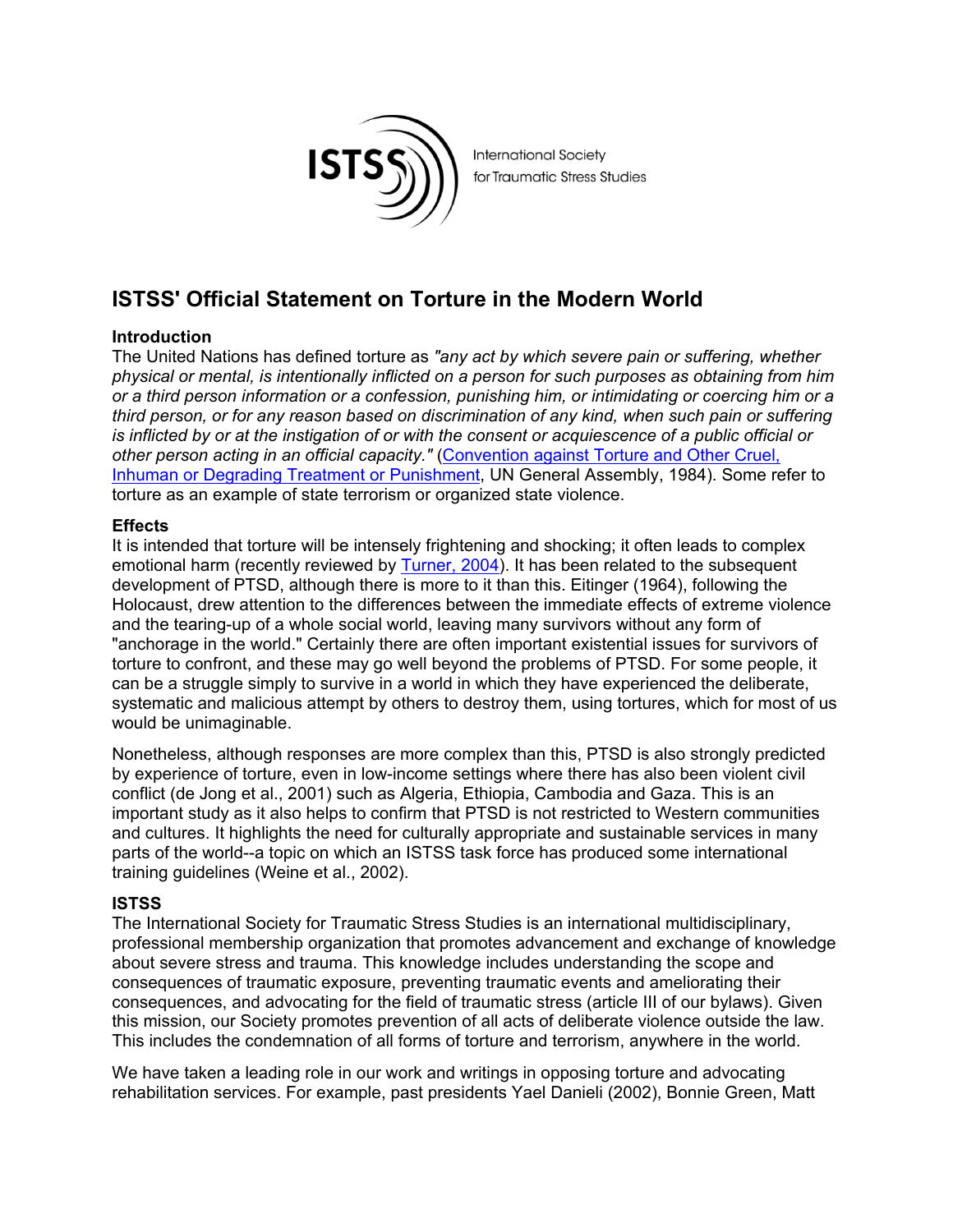Friedman and John Fairbank (2003), Terry Keane (2001 & 2003), and John Wilson (2004) have all produced important books dealing with this subject. The Society has a long and honorable history of collaboration with the United Nations and other agencies dealing with human rights.

#### **Special Roles of Health and Social Care Professionals**

We recognize that health and social care practitioners often have special knowledge in countries where torture is in routine use. Indeed, it is hard to see how torture could be practiced on any scale without our knowledge. This means that we have some special ethical obligations. Our work needs to be informed by a human rights framework.

The United Nations has set out these ethical principles in a number of documents, for example stating that "health personnel ... charged with the medical care of prisoners and detainees have a duty to provide them with protection of their physical and mental health and treatment of disease of the same quality and standard as is afforded to those who are not imprisoned or detained" (http://www.cirp.org/library/ethics/UN-medical-ethics). It is a gross contravention of our ethics for health professionals "to engage, actively or passively, in acts which constitute participation in, complicity in, incitement to or attempts to commit torture or other cruel, inhuman or degrading treatment or punishment." We support these principles.

Recently, ISTSS has circulated a consultation document in which we have set out some key principles--for example that our members should adhere to relevant professional codes of ethics and to pertinent international, national and local laws governing their activities. In cases where local laws might mandate or encourage unethical behavior that could potentially harm, we as clinicians should seek consultation, try to resolve the situation within the confines of law, try to change the law, and ultimately strive to choose a course of action that maximizes the welfare of the people. We should strive to ensure that any working environment for which we are responsible is consistent with, and encourages, ethical behavior.

#### **Conclusions**

ISTSS offers a means of supporting those professionals struggling to oppose torture in their own countries, wherever they are, in the first world or third, through its international focus, its commitment to find ways of preventing traumatic events, its advocacy for the field of traumatic stress and its annual meetings where practitioners and researchers can meet. We do believe that gaining better understanding of the means to prevent and treat trauma, including torture, is one of the "grand challenges" of the modern world (Schnurr et al., 2004) and, in accordance with our mission, we reject any justification for the use of torture.

### **References**

Danieli Y. (ed) (2002), *Sharing the Front Line and the Back Hills; Peacekeepers, Humanitarian Aid Workers and the Media in the Midst of Crisis.* Baywood Publishing Company: Amityville, New York.

de Jong, J.T.V.M., Komproe, J.H., Van Ommeren, M., El Masri, M., Araya, M., Khaled, N., Van De Put, W.A.C.M., and Somasundaram, D.J. (2001), Lifetime Events and Posttraumatic Stress Disorder in Four Post-conflict Settings. *Journal of the American Medical Association, 286,* 555- 562.

Eitinger, L. (1964), *Concentration Camp Survivors in Norway and Israel.* Allen & Unwin: London.

Gerrity, E., Keane, T.M., & Tuma, F. (2001), *The Mental Health Consequences of Torture.* Kluwer Academic/Plenum Publishers: New York.